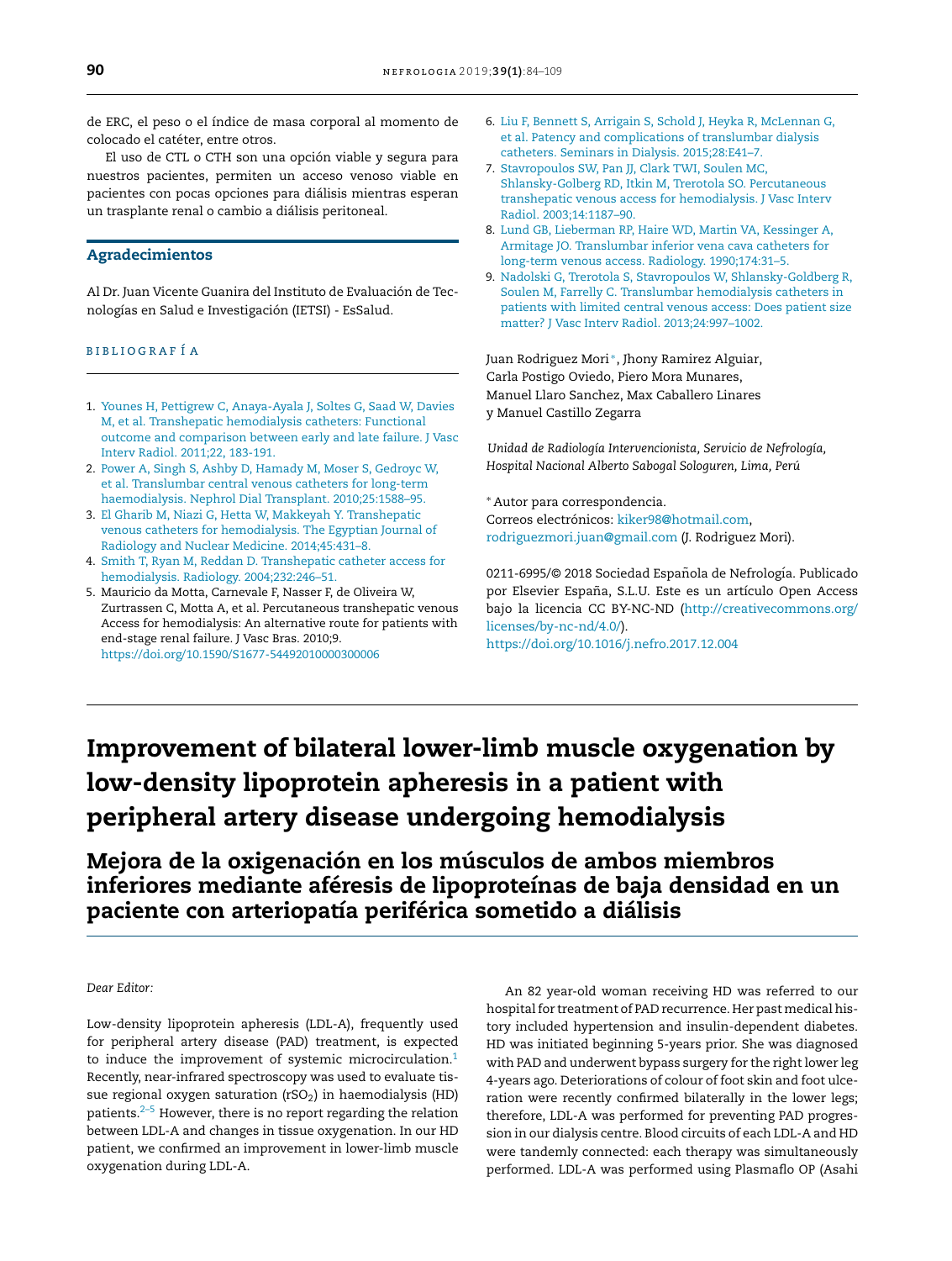<span id="page-1-0"></span>

Fig.  $1$  – The changes in rSO<sub>2</sub> of the forehead and bilateral lower-limb muscle as per the oxygenation values of cerebral and muscle tissues, respectively, under LDL-A with HD.  $rSO<sub>2</sub>$  ratio is defined as the ratio of  $rSO<sub>2</sub>$  value at *t* (min) during HD and initial rSO<sub>2</sub> value before HD (rSO<sub>2</sub> at *t* (min) during HD/initial  $rSO<sub>2</sub>$  before HD). The open circle represents the changes in cerebral  $rSO<sub>2</sub>$  values, the grey diamond shape represents the changes in right lower-limb muscle rSO<sub>2</sub> values, and the block diamond shape represents the changes in left lower-limb muscle  $rSO<sub>2</sub>$ values.

Kasei Medical, Tokyo, Japan) as a plasma separator, a dextran sulfate cellulose column (Liposorba 15, Kaneka, Osaka, Japan) as a LDL absorber, and 1000 U/h of heparin sodium as an anticoagulant. Plasma volume was treated at a rate of 50mL/kg per LDL-A session. The duration of LDL-A with HD was 4-h: totally, she received LDL-A once a week for 10 consecutive weeks. During these 10 weeks of LDL-A with HD, other sessions of HD therapy twice a week was performed at a dialysis clinic that she had been receiving that therapy. To confirm LDL-A's influence on microcirculation impairment, tissue rSO<sub>2</sub> values in brain and lower-limb muscle were monitored from LDL-A with HD initiation to the end. Written informed consent for  $rSO<sub>2</sub>$  monitoring during that therapy was obtained. Values of  $rSO<sub>2</sub>$  were monitored at forehead and bilateral lower-limbs above the gastrocnemii using INVOS 5100c (Covidien Japan, Tokyo, Japan) during second, sixth and 10th sessions of LDL-A with HD. Fluid was removed by ultrafiltration at the level of  $1.3 \pm 0.4$  L/session, and haemoglobin levels increased from  $9.9 \pm 0.4$  g/dL before LDL-A with HD to 11.0  $\pm$  0.2 g/dL after therapy. The rSO<sub>2</sub> ratios (mean  $\pm$  standard deviation) in bilateral lower-limb muscles rapidly increased from LDL-A with HD initiation to the end, whereas cerebral  $rSO<sub>2</sub>$  ratio did not change during that therapy (Fig. 1). Notably, changes in the colour of the foot skin and foot ulceration status improved by LDL-A with HD for 10 consecutive weeks.

LDL-A has been applied in PAD patients in whom efficacy of conventional pharmacological therapy is insufficient and/or those who are unavailable for surgical therapy because LDL-A itself improves peripheral microcirculation via blood rheology amelioration; reduction of blood and plasma viscosity; production of vasodilating nitric oxide, eicosanoids, and bradykinin; improvement of endothelial function through reduction of total LDL and oxidized LDL concentrations; and reduction of circulating inflammatory cytokines and chemokines.[6](#page-2-0) Improvement of peripheral microcirculation associated with LDL-A would also be expected to improve tissue oxygenation via increased oxygen supply in peripheral tissues. Indeed, oxygen partial pressure  $(pO<sub>2</sub>)$  in the anterior tibial muscle rapidly and significantly increased during LDL-A in cardiac allograft vasculopathy patients. $^7$  [In](#page-2-0) the present case, bilateral lower-limb muscle oxygenation rapidly improved from LDL-A with HD initiation to the end; our result is consistent with a previous report. $7$  [E](#page-2-0)bihara et al. measured systemic blood flow using a laser doppler blood flowmeter during LDL-A, and reported significant increases in tissue blood flow in the head and lower limbs, in which the increase of blood flow was significantly higher in the lower limbs than in the head. $1$  We did not evaluate the level of tissue blood flow during LDL-A with HD in this case; therefore, we cannot comment on LDL-A-induced blood flow changes in systemic tissues. However, regarding cerebral oxygenation, little changed despite the increase in lower-limb muscle oxygenation; these differences in tissue oxygenation in the brain and lower-limb muscle might be explained by differences in blood flow increase in the head and lower-limb muscle previously reported.<sup>1</sup> Additionally, our patient simultaneously received LDL-A and HD therapy; therefore, it could not be definitively determined that the improvement in bilateral lower-limb muscle oxygenation was derived only from the application of LDL-A itself. Regarding tissue oxygenation during HD, there were reportedly no significant changes in cerebral and lower-limb muscle  $rSO<sub>2</sub>$ values during HD, respectively, although Hb levels after HD increased compared with those before HD. $2,8$  Therefore, the improvement in muscle oxygenation seen in this case might be caused not by HD therapy but by LDL-A itself.

In conclusion, LDL-A may have improved lower-limb muscle oxygenation in our patient. Thus, it might have positive effects for lower-limb muscle microcirculation.

### Conflict of interest statement

The authors have declared that no conflict of interest exists.

#### Acknowledgement

We thank the monitored HD patient and dialysis staffs members in our hospital. This work was supported with a grant from the Japanese Association of Dialysis Physicians (No. 27088) provided to S.O., and a grant from The Kidney Foundation, Japan (JKFB16-3) provided to S.O.

#### B I B L I O G R A F Í A

- 1. Ebihara I, Sato T, Hirayama K, Seki M, Enami T, Kawahara H, et al. Blood flow analysis of the head and lower limbs by the laser Doppler blood flowmeter during LDL apheresis. Ther Apher Dial. 2007;11:325–30.
- 2. Hoshino T, Ookawara S, Goto S, Miyazawa H, Ito K, Ueda Y, et al. Evaluation of cerebral oxygenation in patients undergoing long-term hemodialysis. Nephron Clin Pract. 2014;126:57–61.